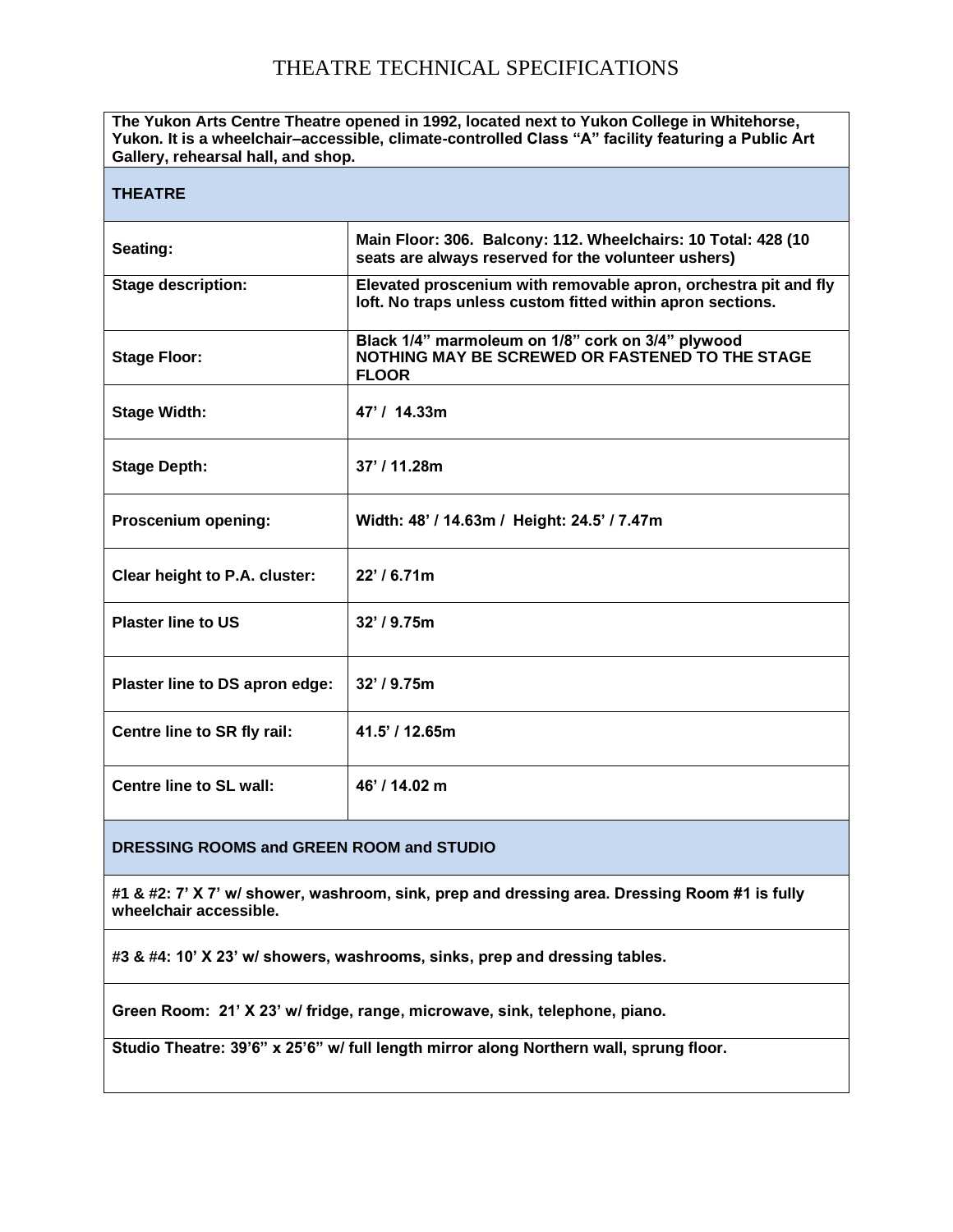| FLY INFORMATION - Operated from SR Stage Level and SR Catwalk (26')                               |                                    |  |  |
|---------------------------------------------------------------------------------------------------|------------------------------------|--|--|
| <b>Total Line-sets:</b>                                                                           | 36                                 |  |  |
| <b>Line-sets Occupied:</b>                                                                        | <b>Please Request Current List</b> |  |  |
| <b>Loading Capacity:</b>                                                                          | 1700lbs / 771 kg                   |  |  |
| <b>Length of Pipes:</b>                                                                           | 60ft. / 18.29m                     |  |  |
| <b>Diameter of Pipes:</b>                                                                         | 1.5" / 3.81cm. Schedule 40         |  |  |
| Grid height:                                                                                      | 62.5' / 19.05m                     |  |  |
| <b>STAGE DRAPERY</b>                                                                              |                                    |  |  |
| 1 Main Valance (Navy Blue): Line-set 1                                                            |                                    |  |  |
| 1 Main Curtain (Navy Blue) drawn or flown: Line-set 2                                             |                                    |  |  |
| 6 sets of Black Legs 28' X 10' / 8.53 m x 3.04 m (Flown)                                          |                                    |  |  |
| 4 sets of Black Legs 32' X 10' / 9.7 m x 3.04 m (Stored)                                          |                                    |  |  |
| 4 sets of Black Boarders 9'9" x 60' / 2.74 m x 18.29 m                                            |                                    |  |  |
| 1 Black Scrim 28' x 60' / 8.53 m x 18.29 m                                                        |                                    |  |  |
| 1 White Scrim 28' x 60' / 8.53 m x 18.29 m                                                        |                                    |  |  |
| 2 traveller tracks with blacks, 1.5 fullness, split at Centre: Line-sets 24 and 39. [Operated SR] |                                    |  |  |
| 1 white 28' X 60' / 8.53 m X 18.29 m cyclorama                                                    |                                    |  |  |
| 2 white 30' X 60' / 9.14 m X 18.29 m cycloramas                                                   |                                    |  |  |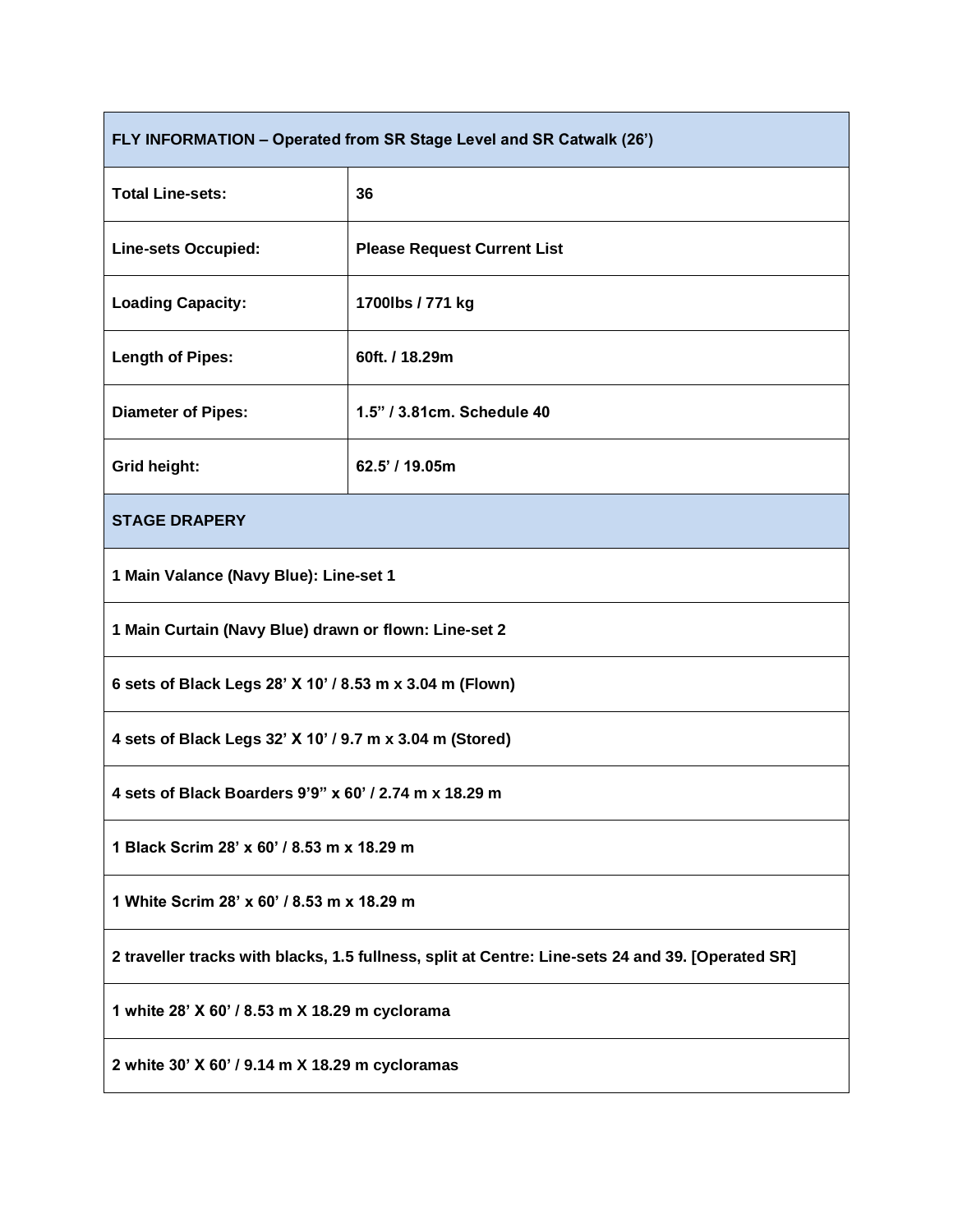#### **STAGE PLANS: PLEASE CONTACT THE TECHNICAL DIRECTOR**

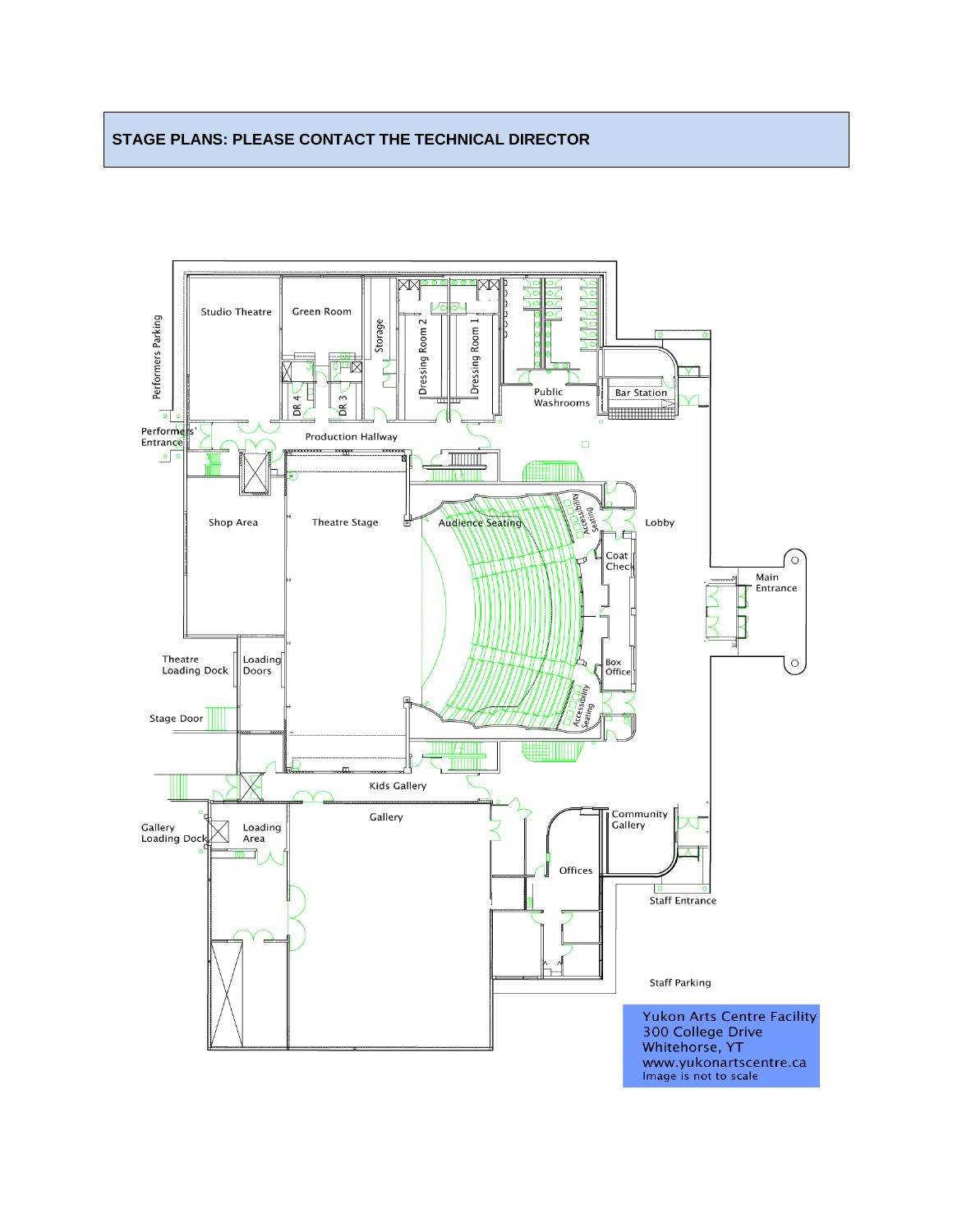## **THEATRE AUDIO INVENTORY**

| <b>Audio Inventory Front of House</b>                          |                                                       |  |  |
|----------------------------------------------------------------|-------------------------------------------------------|--|--|
| <b>FOH Console</b>                                             | SOUNDCRAFT VI6 Digital Mixer                          |  |  |
|                                                                | 64 mono balanced inputs into 35 outputs               |  |  |
|                                                                | Mono inputs linked to create stereo inputs            |  |  |
| <b>Busses:</b>                                                 | 32 Grp/Aux/Matrix plus Main LCR Mix and LR Solo Bus   |  |  |
| <b>Stage Box:</b>                                              | 64 XLR inputs and 32 XLR outputs                      |  |  |
| Front of House Speakers, JBL System                            |                                                       |  |  |
| <b>Fill Speakers</b>                                           | 6 JBL AC18/95                                         |  |  |
| <b>Centre</b>                                                  | 1 JBL AM5212/26                                       |  |  |
| <b>Main Speakers</b>                                           | 4 JBL AM7212/95                                       |  |  |
|                                                                | 2 JBL ASB6128                                         |  |  |
| <b>Reverb Enhancement</b>                                      | 12 JBL AC16                                           |  |  |
| <b>Speakers</b>                                                |                                                       |  |  |
| <b>Surround Speakers</b>                                       |                                                       |  |  |
| 14 JBL Control HST-WH                                          |                                                       |  |  |
| 2 JBL CONTROL 28T-60-WH                                        |                                                       |  |  |
| 4 JBL AC16                                                     |                                                       |  |  |
|                                                                | <b>Monitor Mixer/Alternative Front of House Mixer</b> |  |  |
| <b>Monitor Console</b>                                         | SOUNDCRAFT VI1 Digital Mixer                          |  |  |
|                                                                | 32 Mono Balanced Inputs                               |  |  |
|                                                                | 2 Stereo inputs                                       |  |  |
|                                                                | L,R and M outputs                                     |  |  |
|                                                                | 24 Auxiliaries                                        |  |  |
| <b>Monitor Mode</b>                                            | Can provide up to 16 mixes                            |  |  |
| <b>Monitor Speakers</b>                                        | 16 JBL STX812M (800w 12" Two-way)                     |  |  |
| 800w 12" Two-way                                               | 4 JBL STX818S (1000w 18" Subwoofer)                   |  |  |
| <b>Playback and Recording</b>                                  |                                                       |  |  |
| Q-lab on Mac Mini                                              |                                                       |  |  |
| <b>Sound Devices Multi-track Recording</b>                     |                                                       |  |  |
| Wireless Microphones/Wireless Receivers/Microphone Transmitter |                                                       |  |  |

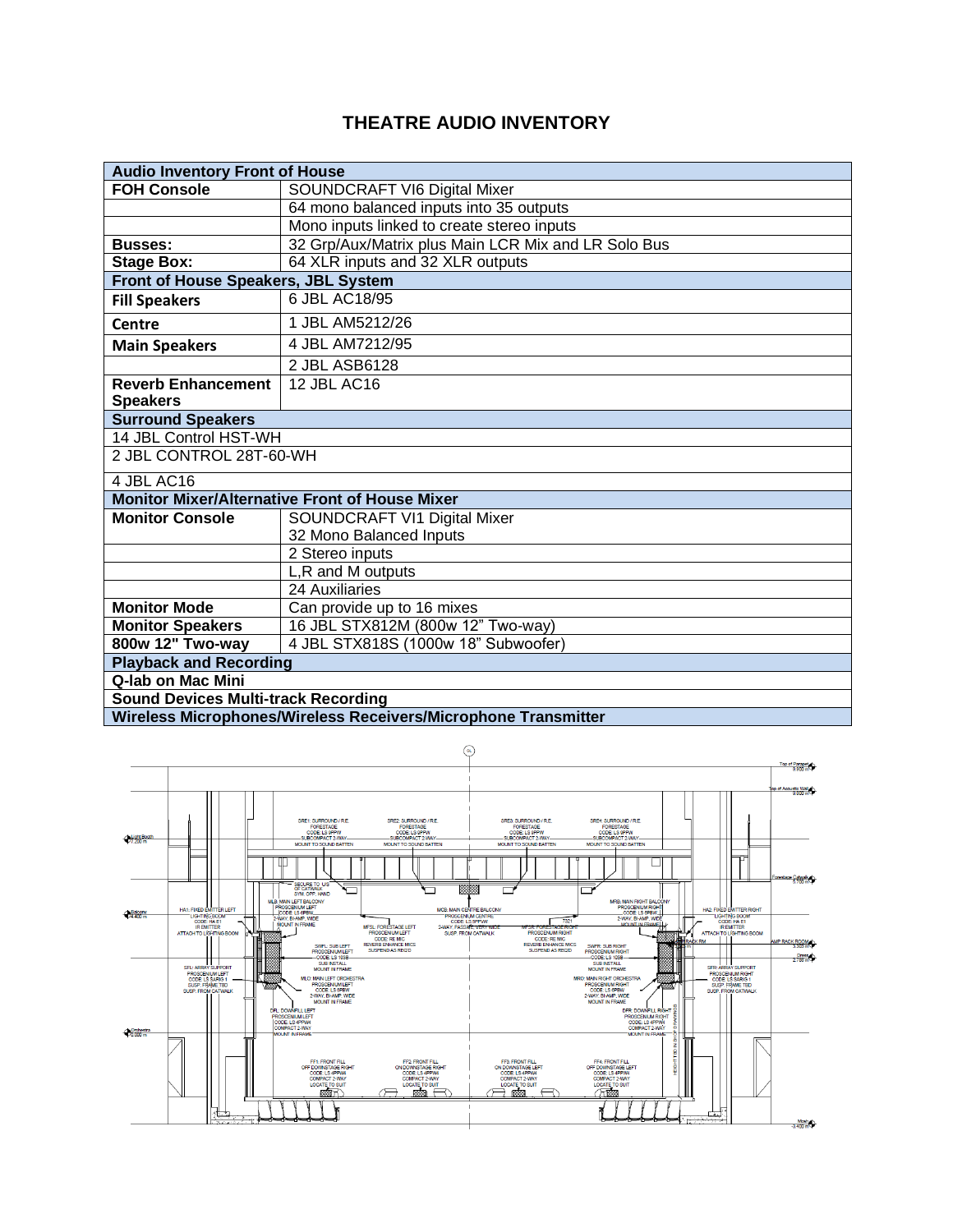| <b>AKG</b>                          | 4 Units -DSR800 8 Channels             |  |  |
|-------------------------------------|----------------------------------------|--|--|
| <b>Body Pack</b>                    | 8- Units - DPT800                      |  |  |
| Lav Mic                             | 2 Units C417 L                         |  |  |
| <b>Handheld</b>                     | 4 Units - DHT 800                      |  |  |
| <b>Head worn</b>                    | 12 - C 111LP                           |  |  |
| <b>Head worn Mc</b>                 | HSP 4, 4 Units                         |  |  |
| <b>Wireless in Ear Monitor Kits</b> |                                        |  |  |
| <b>Sennheiser</b>                   | EW 300 IEM G2 Transmitters, 4 Units    |  |  |
|                                     | *Includes body pack and ear phones     |  |  |
|                                     | *All unit ear buds are black in colour |  |  |

| <b>Microphones</b>                    |                |
|---------------------------------------|----------------|
| Shure 58                              | <b>6 Units</b> |
| Shure Beta 58 A                       | 3 Unit         |
| <b>AKG 535 Condenser</b>              | 5 Units        |
| <b>Shure SM81 Condenser</b>           | <b>6 Units</b> |
| <b>CAD E: 100 Conneaut Audio</b>      |                |
| <b>Devices Equitek</b>                | 2 Units        |
| <b>AKG C 480 Condenser</b>            | 2 Units        |
| Sennheiser 904e                       | 4 Units        |
| <b>Sennheiser MD 421</b>              |                |
|                                       | 2 Units        |
| <b>Shure Beta SM 57</b>               | 1 Unit         |
| <b>Shure SM 57</b>                    | <b>7 Units</b> |
| <b>AKG D112</b>                       | 1 Unit         |
| <b>AKG C 1000 S</b>                   | 2 Units        |
| Crown 200 PCC                         | 4 Units        |
| <b>Countryman Active Direct Boxes</b> | <b>6 Units</b> |
| Cable factory Di:Pro:P1. Passive      |                |
| <b>Direct Box</b>                     | 8 Units        |
| <b>Sennheiser Shotgun Mics</b>        |                |
| <b>Permanently Mounted For</b>        |                |
| <b>Program And I.R. Feeds</b>         | 2 Units        |

| <b>Clear:Com</b>               |                                    |  |  |
|--------------------------------|------------------------------------|--|--|
| 2 HME DX410 Base Stations      | Located in SL wing, Located in FOH |  |  |
| <b>Belt pack with headsets</b> | 6 Units                            |  |  |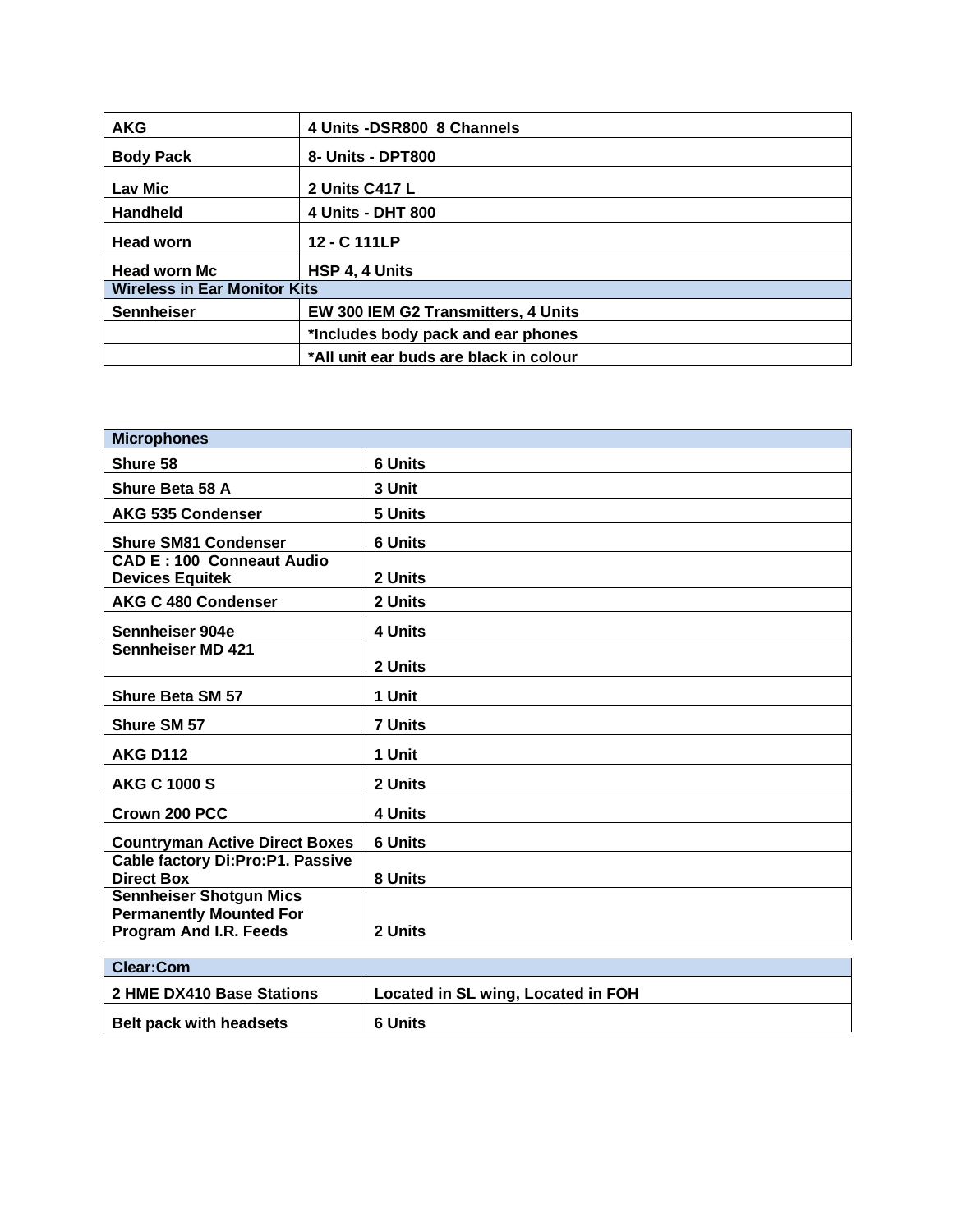| <b>Additional Audio Equipment</b>    |                |
|--------------------------------------|----------------|
| 32 channel transformer isolated      |                |
| 3 way splitter snake                 | 1 Unit         |
| 50' 8 channel x 4 return sub         |                |
| snake                                | 1 Units        |
| 50' 12 channel sub snake             | 1 Unit         |
| <b>Tall Mic Stands</b>               | 24 Units       |
| <b>Short Mic Stands</b>              | 12 Units       |
| <b>Music Stands</b>                  | 70 Units       |
| <b>Music Stand Lights</b>            | 8 Units        |
| <b>Guitar Stands</b>                 | <b>6 Units</b> |
| Various adaptors and ground<br>lifts |                |

#### **NOTES**

- FOH console / booth is located on the main floor at the back of the theatre just off centre. It is under the balcony. **The equipment may not be removed from this location.**
- All console rear panel connections, outboard gear connections, tie lines, amplifier inputs etc. are accessible via a patch field located in the FOH booth.
- There are 24 mic lines and 16 tie lines located in wall boxes on stage and terminate in the patch field in the FOH booth.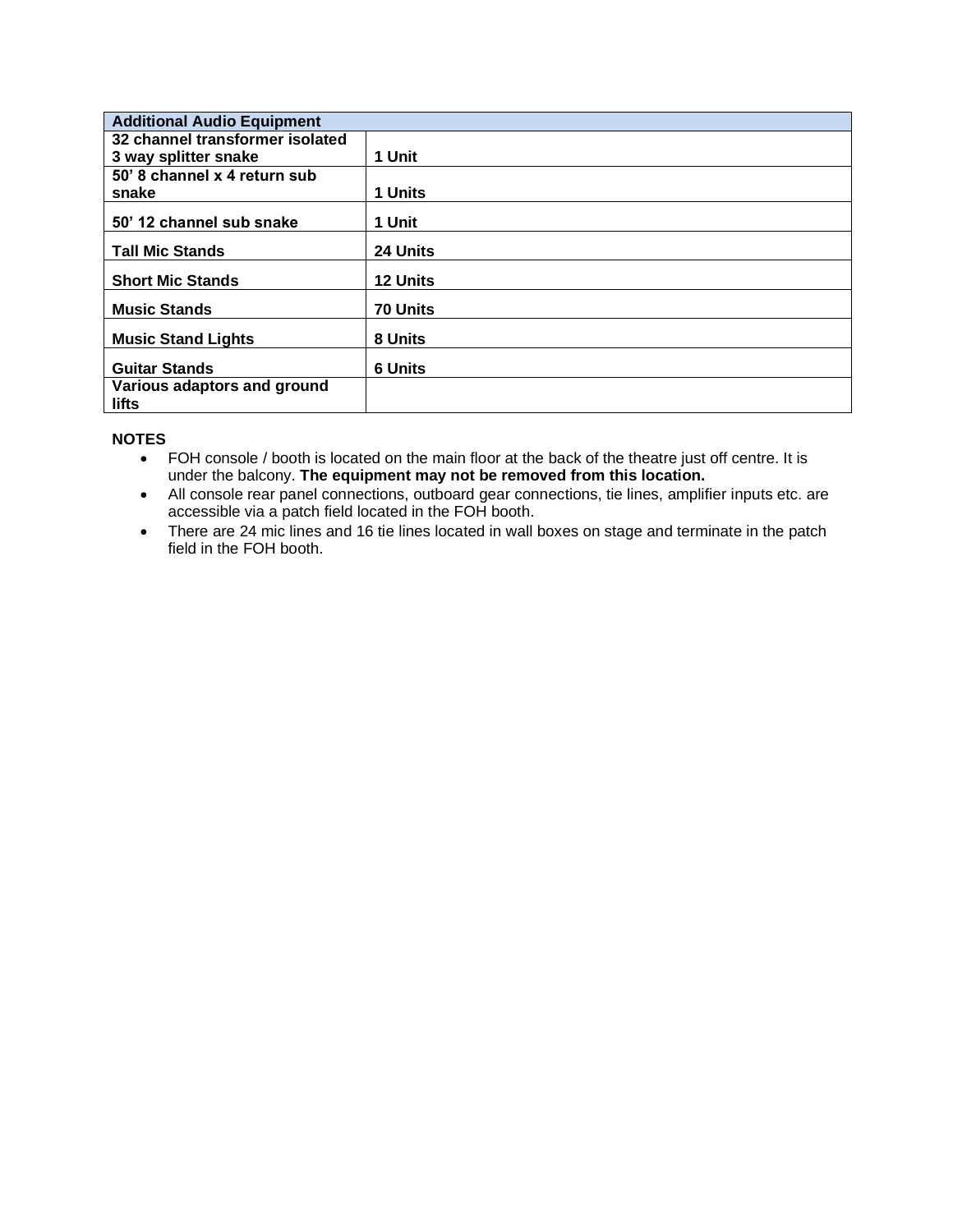### **THEATRE LIGHTING EQUIPMENT INVENTORY**

| <b>Control</b>         |                                                |  |  |
|------------------------|------------------------------------------------|--|--|
| <b>ETC Gio</b>         | *with 2 iPhones equipped with iRFR App control |  |  |
| ETC Nomads (2)         | 1 x 512 outputs, 1 x 6144 outputs              |  |  |
| <b>Dimmers/Relays</b>  |                                                |  |  |
| <b>Thru-Power Card</b> | 38 (76 Addresses)                              |  |  |
| <b>Dimmer Card</b>     | 14 (28 Addresses)                              |  |  |
| <b>Relay Card</b>      | 69 (138 Addresses)                             |  |  |

| Lighting Equipment Inventory, Instruments (Subject to change during season) |                         |                                                                           |  |
|-----------------------------------------------------------------------------|-------------------------|---------------------------------------------------------------------------|--|
| <b>ETC Source 4 Lekos</b>                                                   | 750 watts               | 90 Units                                                                  |  |
| <b>ETC Source 4 Lens Barrels</b>                                            | 10 Degrees              | 2 Units                                                                   |  |
|                                                                             | 19 Degrees              | 43 Units                                                                  |  |
|                                                                             | 26 Degrees              | 68 Units                                                                  |  |
|                                                                             | 36 Degrees              | <b>48 Units</b>                                                           |  |
|                                                                             | 50 Degrees              | 62 Units                                                                  |  |
|                                                                             |                         |                                                                           |  |
| Fresnels, ColourTran and<br><b>Strand</b>                                   | 6 Inch 1k               | 11 Units                                                                  |  |
|                                                                             | 8 Inch 2k               | 10 Units                                                                  |  |
| <b>Single cell Altman Cyc</b><br><b>Lights</b>                              | 20"x20"                 | 8 Units                                                                   |  |
| <b>ETC Pars</b>                                                             | 6" 750 watt             | 15 Units                                                                  |  |
|                                                                             |                         | Lens options: Very Narrow, Narrow, Medium, Wide                           |  |
| <b>Followspot</b>                                                           | 19 Degree Leko on pivot |                                                                           |  |
| <b>Chroma Q Scrollers</b>                                                   | 10 Units                |                                                                           |  |
|                                                                             | 370, 79, 389, 2004      | Rosco Gel String - 3208, 3408, 05, 312, 21, 23, 26, 31, 336, 54, 355, 65, |  |
| <b>VL 1000</b>                                                              |                         | 9 Units, Tungsten with shutters, no iris unit                             |  |
| <b>VL 2000</b>                                                              | 3 Units, 575 watt HMI   |                                                                           |  |
| <b>Color Source Spots</b>                                                   | 54 Units                |                                                                           |  |
| <b>Source 4 Lustr</b>                                                       | <b>45 Units</b>         |                                                                           |  |
| <b>Vivid R</b>                                                              | 60 Units                |                                                                           |  |
| <b>Fuze Pars</b>                                                            | 15 Units                |                                                                           |  |
| <b>Chauvet Colorado</b>                                                     | <b>15 Units</b>         |                                                                           |  |
| <b>Wooden floor plates</b>                                                  | 21 Units                |                                                                           |  |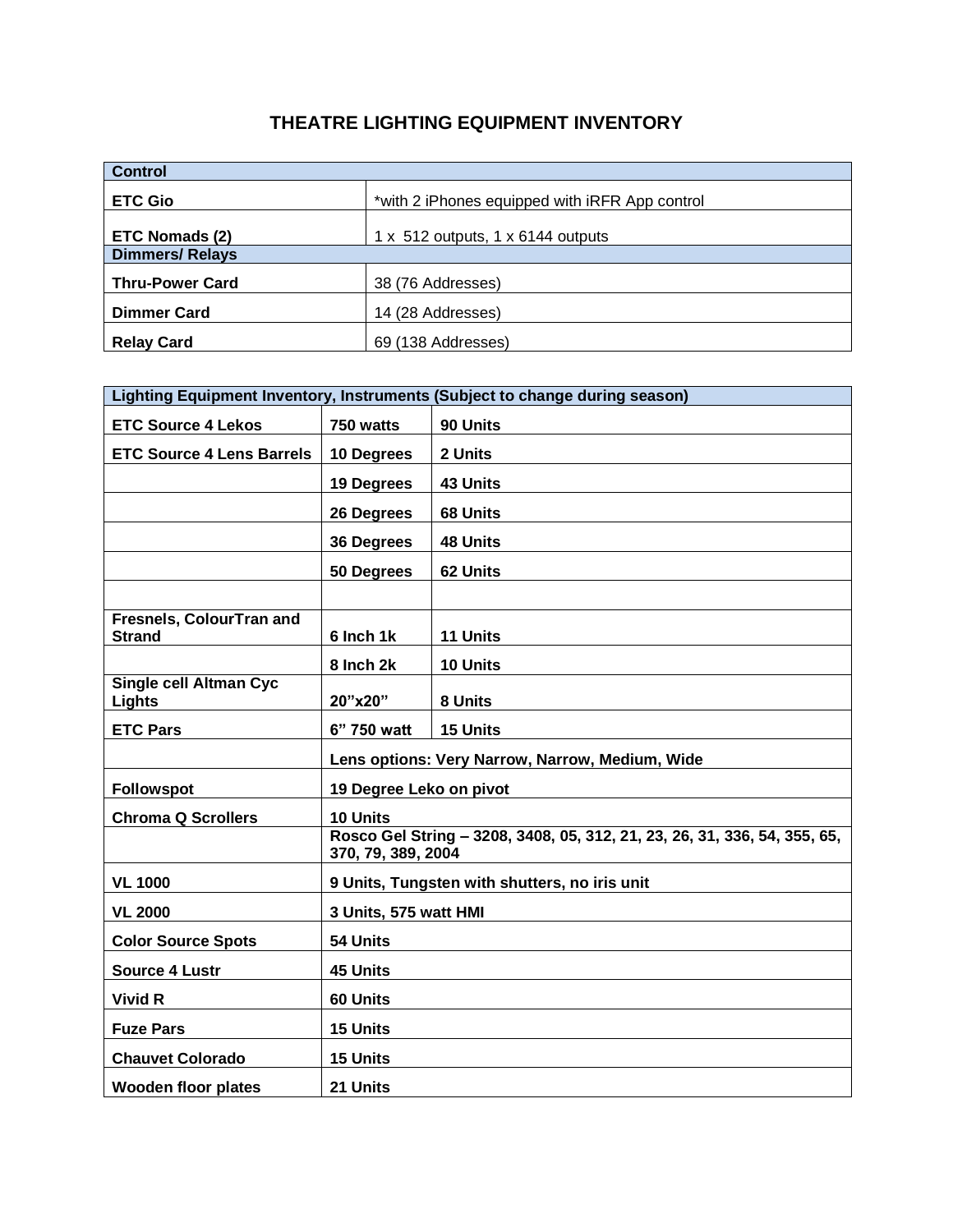| Side booms                             | 10 Units 6'x8' and 4'x10'        |                                             |  |
|----------------------------------------|----------------------------------|---------------------------------------------|--|
| <b>Barndoors</b>                       | 6"<br>17 units '8 way' barndoors |                                             |  |
|                                        | 6"                               | 10 units '4 way' barndoor with gel extender |  |
|                                        | 8"                               | 10 units '8 way' barndoors                  |  |
| Source 4 Drop In Iris Kits             | <b>10 Units</b>                  |                                             |  |
| Source 4 Size .A Gobo<br><b>Holder</b> | 25 Units                         |                                             |  |
| Source 4 Size .B Gobo<br><b>Holder</b> | 25 Units                         |                                             |  |
| Source 4. Single glass<br>gobo holder  | 11 Units                         |                                             |  |
| Source 4. Double glass<br>gobo holder  | 8 Units                          |                                             |  |
| <b>Colortran Gobo Holder</b>           | <b>6 Units</b>                   |                                             |  |

### **NOTES**

- **We have a reasonable stock of Rosco gel filters, however artists are asked to bring their own colour.**
- **Please contact the Technical Director if you will change the house plot.**
- **Some lighting instruments may not be available due to servicing.**

| <b>PROJECTORS</b> |                                     |                                     |                         |
|-------------------|-------------------------------------|-------------------------------------|-------------------------|
| 1 Barco DP2K-10s  | 9000 Lumens                         | 2048 x 1080 Pixel Native Resolution | DC2K Lens 1.34-1.90     |
|                   | 5000 Lumen<br>(White)<br>5000 Lumen | 1920 x 1200 Pixel Native Resolution | Manuel Zoom $1.5 - 1.7$ |
| Epson 1510U       | (Colour)                            |                                     |                         |